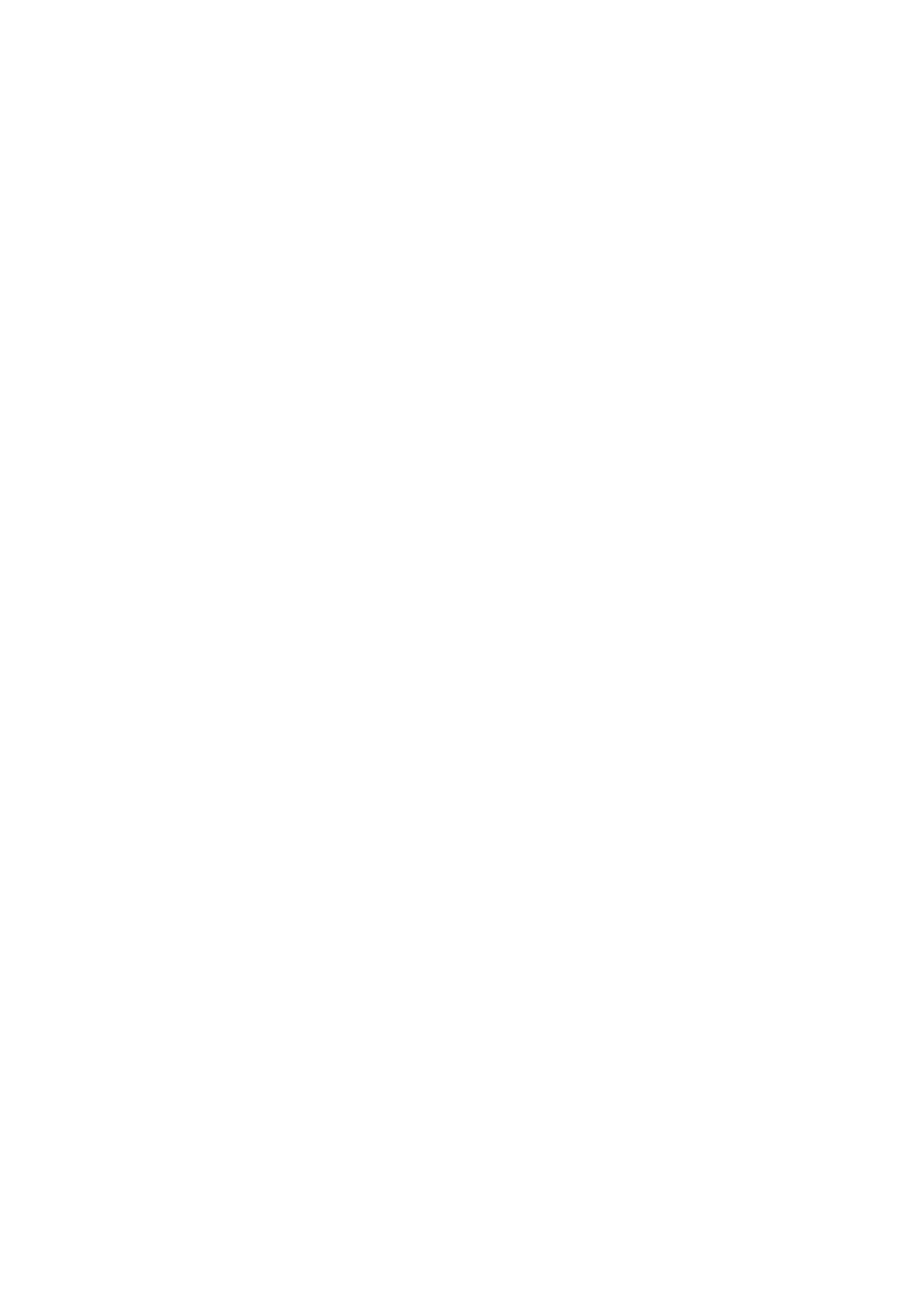## **Introduction**

### **The Public Interest Advocacy Centre**

The Public Interest Advocacy Centre (PIAC) is an independent, non-profit law and policy organisation that works for a fair, just and democratic society, empowering citizens, consumers and communities by taking strategic action on public interest issues.

PIAC identifies public interest issues and, where possible and appropriate, works co-operatively with other organisations to advocate for individuals and groups affected. PIAC seeks to:

- expose and redress unjust or unsafe practices, deficient laws or policies;
- promote accountable, transparent and responsive government;
- encourage, influence and inform public debate on issues affecting legal and democratic rights;
- promote the development of law that reflects the public interest;
- develop and assist community organisations with a public interest focus to pursue the interests of the communities they represent;
- develop models to respond to unmet legal need; and
- maintain an effective and sustainable organisation.

Established in July 1982 as an initiative of the Law Foundation of New South Wales, with support from the NSW Legal Aid Commission, PIAC was the first, and remains the only broadly based public interest legal centre in Australia. Financial support for PIAC comes primarily from the NSW Public Purpose Fund and the Commonwealth and State Community Legal Services Program. PIAC also receives funding from the NSW Government Department of Water and Energy for its work on utilities, and from Allens Arthur Robinson for its Indigenous Justice Program. PIAC also generates income from project and case grants, seminars, consultancy fees, donations and recovery of costs in legal actions.

### **PIAC's work on charity law and taxation**

PIAC has taken an active role in supporting the not-for-profit sector with the aim of:

- Enhancing the capacity of individuals and not-for-profit organisations to undertake advocacy and related activities on public interest issues.
- Enhancing community awareness of and engagement in government.
- Promoting and enhancing transparency and accountability in the exercise of government power.

In making this submission, PIAC draws on its experience in realising these goals through:

- Delivery of nationally accredited training in advocacy, assisting participants to effectively participate in democratic processes.
- As an industry partner with the Centre for Community Management (CACOM) at the University of Technology, Sydney in a research project funded by the Australian Research Council (ARC) Linkage Program. The research involved an in-depth study on trends in advocacy within the Australian community sector in the context of recent state government partnership agreements.
- As a partner with the Whitlam Institute and the Social Justice and Social Change Research Centre, University of Western Sydney in a project examining principles and contracts in the government/ nongovernment relationship.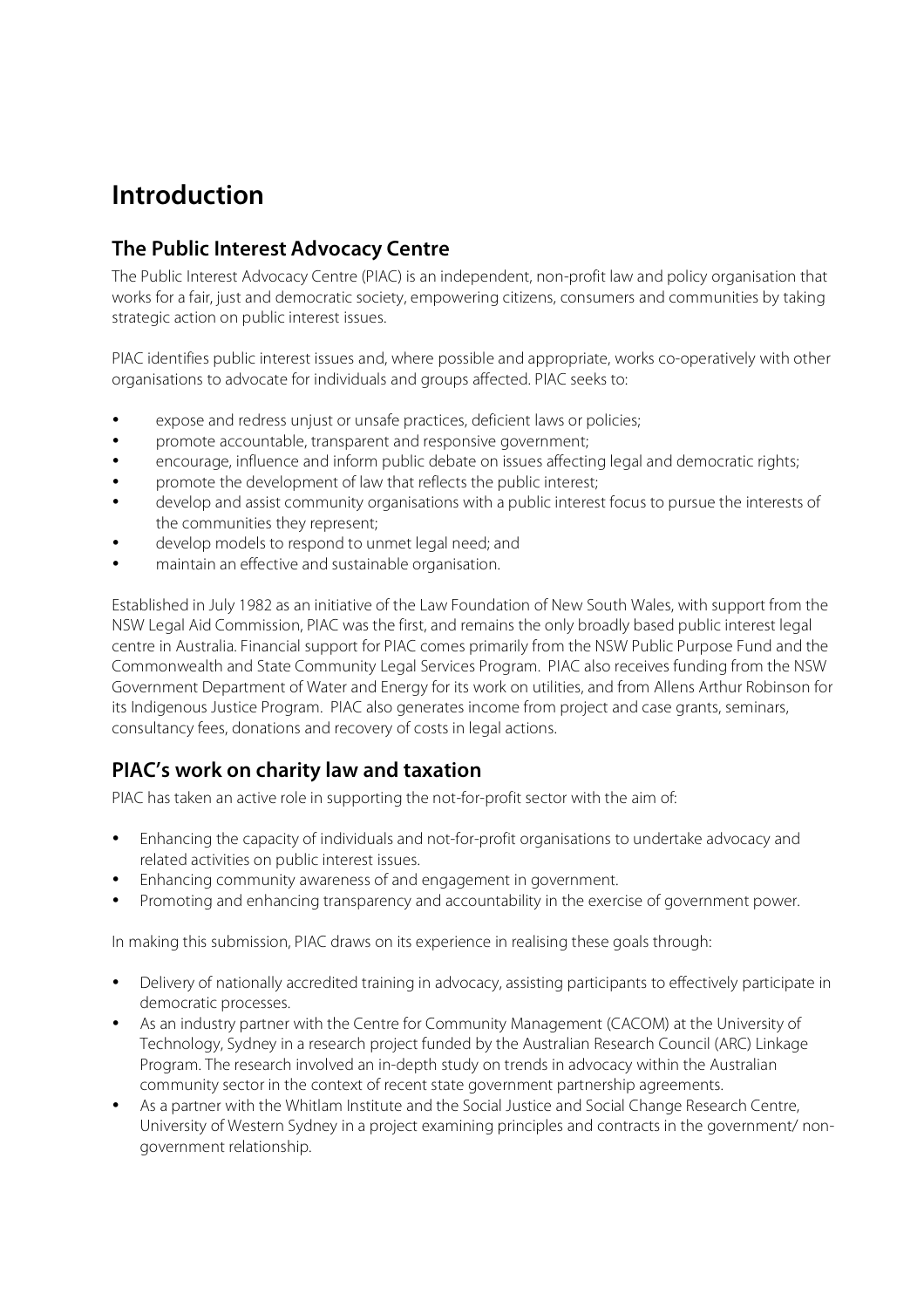- Recent experience defending its own claims for charitable and Public Benevolent Institute (PBI) status with the Australian Tax Office.
- Representing the clients of services provided by the not-for-profit sector.

PIAC welcomes the review of Australia's taxation system, and notes and supports the design principles outlined in the first chapter of the Consultation paper Summary - equity, efficiency, simplicity, sustainability and policy consistency.<sup>1</sup> It is important that governments have adequate revenue to fund the services needed and valued by the community, and that the taxation system be as fair, efficient and simple as possible.

PIAC notes the particular consideration the review panel is giving to the issues related to the definition, regulation and taxation status of charities and not-for-profit organisations. PIAC will limit its comments in this submission to these issues, as outlined in Chapter 7 of the Consultation Paper. 2

# **Consultation Questions**

#### **Q7.1 What is the appropriate treatment for NFP organisations, including compliance obligations?**

The not-for-profit sector in Australia is large and diverse, and is increasingly important to both governments and communities as a key provider of community services, sporting activity and representation of collective interests.

The not-for-profit sector is large, diverse and economically and socially highly significant, characterized by small to micro organisations, with many organisations heavily reliant on volunteer labour and other community and government support. Broad economic, social and political trends mean that the importance of the not-for-profit sector is growing.<sup>3</sup>

It is the essential that the contribution the not-for-profit sector makes to society and the economy be recognised and the urgent need for reform of the array of legislation and regulation that governs its existence must be prioritised.

Over the past 15 years there have been five major Commonwealth inquiries into charities and not-for-profit organisations. <sup>4</sup> There have also been numerous academic research papers, journal articles and books and major reports by state governments. Very few of the recommendations of these inquiries and reports have

<sup>&</sup>lt;sup>1</sup> Australian Government, Australia's future tax system Consultation paper Summary (2008) 12. <http://taxreview.treasury.gov.au/Content/Content.aspx?doc=html/pubs\_reports.htm> at 23 April 2009.

<sup>2</sup> Australian Government, Australia's future tax system Consultation paper (2008) 161-168. <http://taxreview.treasury.gov.au/Content/Content.aspx?doc=html/pubs\_reports.htm> at 23 April 2009.

<sup>&</sup>lt;sup>3</sup> The Allen Consulting Group, Improving Not-for-Profit Law and Regulation Options Paper (2005) <http://www.allenconsult.com.au/publications/view.php?id=314> at 27 April 2009.

<sup>4</sup> The Industry Commission inquiry into Charitable Organisations in Australia (1995) <http://wwww.pc.gov.au/ic/inquiry/45charit>; Inquiry into the Definition of Charities and Related Organisations (2001). http://www.cdi.gov.au/html/report.htm at 23 April 2009; the Board of Taxation consultation on the draft Charities Bill 2003 (2003) <http://www.taxboard.gov.au/content/charities.asp>; the Treasury consultation on Financial Reporting by Unlisted Public Companies (2007 <http://www.treasury.gov.au/contentitem.asp?Navld=037&ContentID=1269>); and the recent Senate Inquiry into the Disclosure regimes for charities and not-for-profit organisations <http://www.aph.gov.au/Senate/committee/economics\_ctte/charities\_08/report/index.htm>.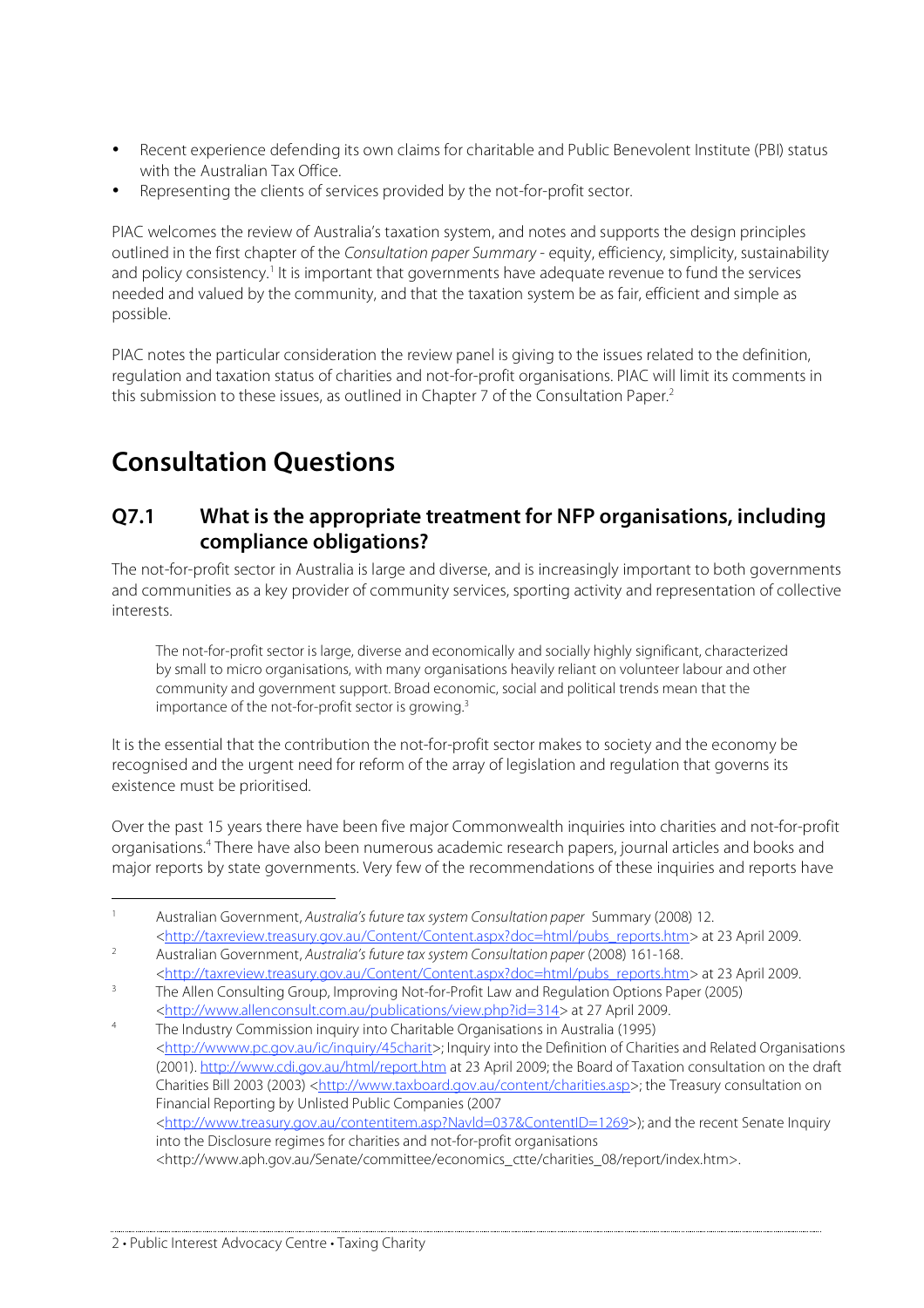been implemented. They represent a valuable body of knowledge and a considerable commitment of resources, both from government and the not-for-profit sector.

There seems to be no rational basis for the current complexity of regulation. As the National Roundtable of Nonprofit Organisations pointed out in 2004:

… it is in tax law that the greatest confusion is to be found. There are a great variety of concessions given by different levels o government, each to a variety of non-government organisations. It is impossible to find any set of principles underpinning the legislation that designates these concessions. There are no clear links between the concessions provided and public disclosure requirements. Not surprisingly, in such an environment regulation is confusing, contradictory and often unfair.<sup>5</sup>

The taxation treatment of not-for-profit organisations cannot be separated from not-for-profit regulation more broadly.

PIAC recommends that this Inquiry build on the findings and recommendations of the previous inquiries and urge the Federal Government to take action. In particular, PIAC is concerned that the uncertainty around advocacy activity by not-for-profit organisations be positively resolved. While directly assisting those in hardship is important, PIAC's experience indicates that addressing the underlying systemic issues is essential.

PIAC submits that implementing the recommendations of the 2001 Charities Definition Inquiry, and the recent Senate Inquiry should be prioritised.

#### **Recommendation**

That the findings and recommendations of the previous government inquiries into the not-for-profit sector be considered, and in particular that the recommendations of the 2001 Charities Definition Inquiry, and the recent Senate Inquiry be implemented without delay.

### **Q7.2 Given the impact of the tax concessions for NFP organisations on competition, compliance costs and equity, would alternative arrangements (such as the provision of direct funding) be a more efficient way of assisting these organisations to further their philanthropic and community-based activities?**

There is consensus that the current system of tax arrangements is complex and difficult to administer. Evidence presented to the recent Senate Inquiry from parties as diverse as academics, sector managers and even the Australian Taxation Office illustrated this once again. <sup>6</sup> It does not follow, however, that removing tax concessions and increasing direct funding is an appropriate solution.

 <sup>5</sup> Nonprofit Roundtable, Nonprofit Regulation Reform Program (2004) <http://www.nonprofitroundtable.org.au/Content/NavigationMenu2/PolicyRegulatoryReform/documents2/Re g\_Reform-Statement.pdf> at 17 April 2009.

 $\frac{1}{6}$  Senate Inquiry into the Disclosure regimes for charities and not-for-profit organisations (2008), see for example the hearing on 29 October 2008 <http://www.aph.gov.au/Senate/committee/economics\_ctte/charities\_08/hearings/index.htm> at 28 April 2009.